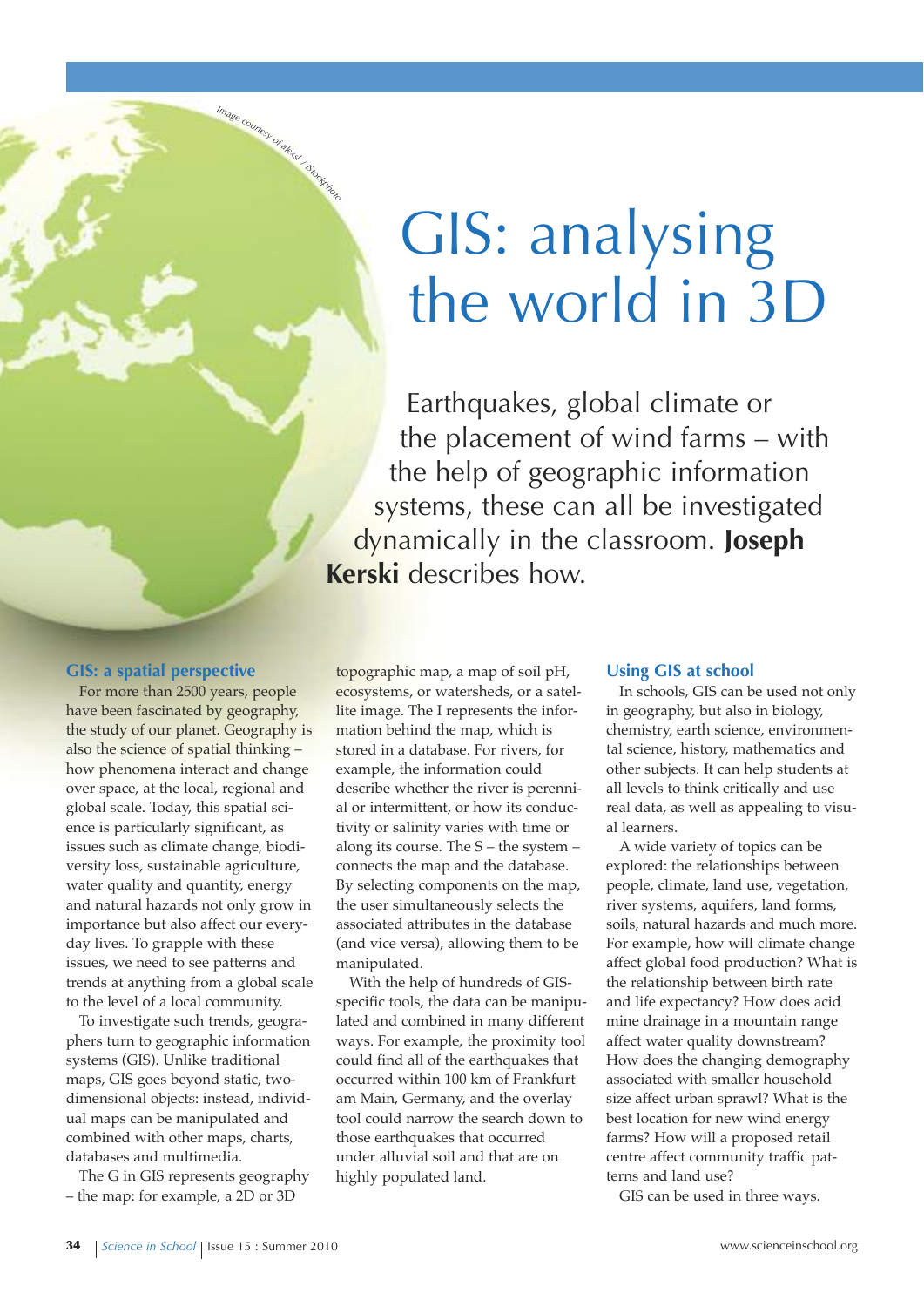## **Teaching activities**

## *Geography*

- **Biology**
- **Earth science**
- **Environmental science**
- **Development**
- *Mistory*
- **Ages 14-18**

Everybody has heard about GIS as the ultimate resource in cartography; this article gives teachers the opportunity to exploit this resource for addressing geographic phenomena.

I recommend this article to secondary-school teachers who are willing to investigate more deeply the geographic aspects of earth science (plate tectonics, volcanoes, earthquakes), environmental science (geomorphology, climate, natural resources, pollution, natural hazards), biology (biodiversity, species distribution) and even history (demography, migrations) from the local scale to the planetary level. There are many opportunities for interdisciplinary work.

The use of the proposed software requires some computer skills and it is subject to specific software requirements.

The article would provide valuable background reading before a geological school trip or as a warm-up activity before addressing earth science topics. It could be used as the basis of discussion on many topics related to the subjects mentioned above, in particular, important events such as the recent earthquakes in Haiti and Chile. *Giulia Realdon, Italy*

**REVIEW**

REVIEW

- 1. Using desktop GIS software, such as the professional software ArcGIS or the freely available programmes ArcGIS Explorerw1 and ArcExplorer Java Edition for Education<sup>w2</sup>, students can analyse data they have collected and then stored locally. For example, they could analyse the height and species of trees in their school's grounds.
- 2. Using GIS via a web browser, students could analyse a much wider range of data, for example, they could use the This Dynamic Planet website<sup>w3</sup> to study the relationship of earthquakes and volcanoes to tectonic plate boundaries and the rate of plate movement. They could use Worldmapper<sup>w4</sup> to view the distribution of more than 700

variables online, including forest loss and mineral distribution and extraction, or download the data.

3. Finally, students could combine GIS desktop software and its associated tools with data downloaded from the Internet. For example, to analyse the flood potential of rivers in their community and current wildfires around the world using real data and base maps in three dimensions, they could use ArcGIS and also download local satellite imagery and topographic maps from ArcGIS Online<sup>w5</sup>.

Each of the methods has its advantages. Desktop software offers a more powerful analytical toolkit, whereas web-based GIS is easier to use and requires only a web browser.

Below are two example of analyses

with GIS that could be carried out at school.

## **Analysing recent earthquakes with GIS**

Let us say that you have read an article stating that the Haiti earthquake and its aftershocks in January 2010 were unusual because they were large in magnitude and because earthquakes are rare in Haiti. You want to test whether this is true. This can be done with desktop GIS software and data downloaded from the Internet.

- 1. Because earthquakes are inherently 3D phenomena, you will need to download 3D GIS software, for example ArcGIS Explorer<sup>w1</sup> (free; for Windows only).
- 2. From the US Geological Survey (USGS)'s seismic catalogue<sup>w6</sup>, access a comma-separated text file of earthquake data covering January and February 2010. Do this by selecting 'Earthquakes' on the left, and then 'Search for an earthquake'. Run a global search, selecting spreadsheet format (comma delimited), with magnitudes 6 and above (use 10 as the maximum magnitude), from 1 January to 28 February 2010. Copy and save the resulting text data, which will include the dates, locations, magnitudes and depths of earthquake epicentres around the world.
- 3. In a text editor, remove the lines above and below the data except the header line. In the header line, remove the parenthesis and resave the file.
- 4. In ArcGIS Explorer, use the Tools menu to add your earthquake data as X-Y co-ordinates in their correct locations (see image overleaf).

What do you notice about the spatial pattern of global earthquake locations? Why are earthquakes not distributed evenly around the world?

5. From ArcGIS Online<sup>w5</sup>, open the plate boundaries layer and the 'Earthquakes January 2004 to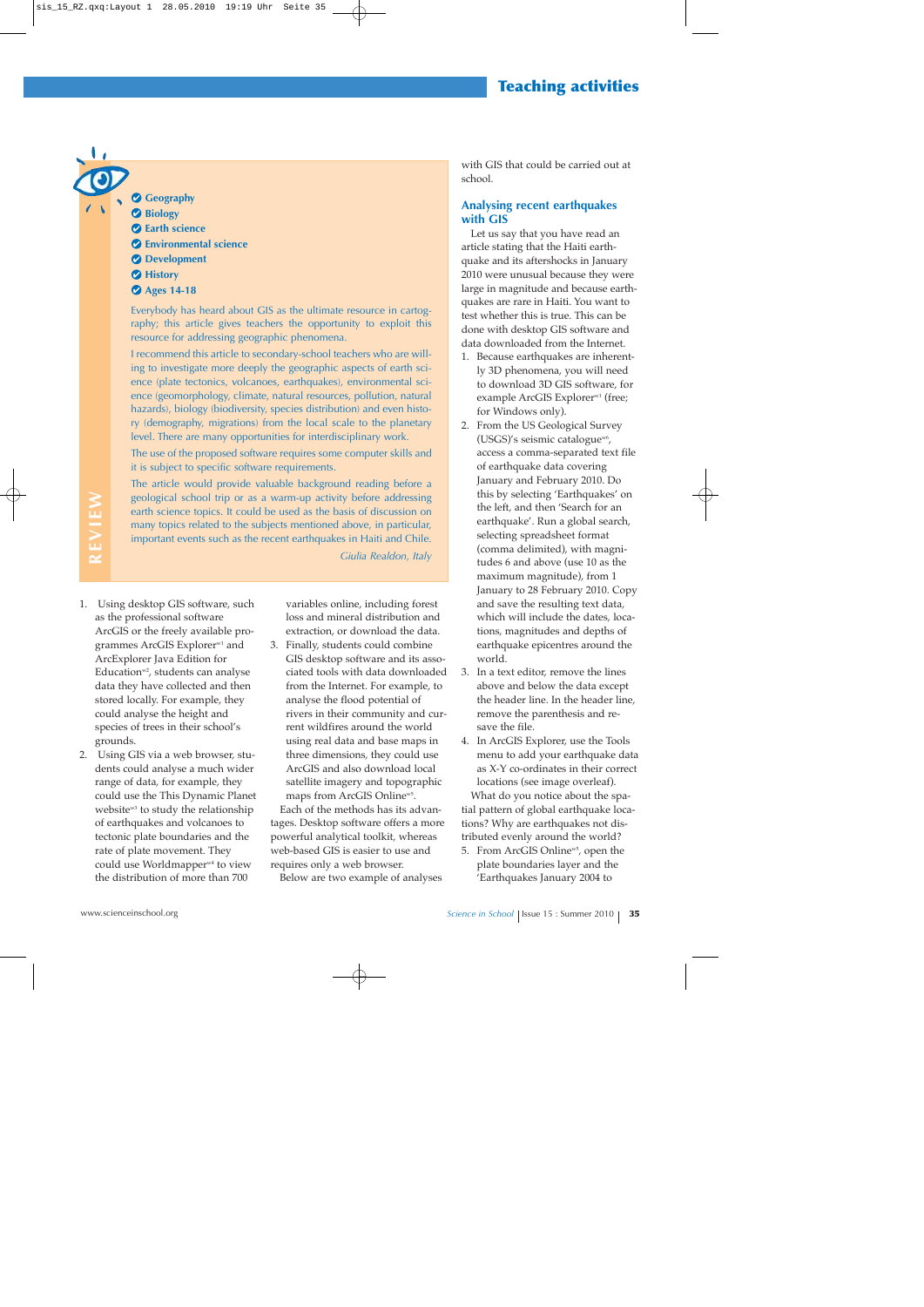| Add Text File - eq. jan_and_feb10_Sabove.tx<br><b>File Delimiters</b> |                                                                                                                                                     |                                                                                                        |                                                                                                |                                           |                   |                        |
|-----------------------------------------------------------------------|-----------------------------------------------------------------------------------------------------------------------------------------------------|--------------------------------------------------------------------------------------------------------|------------------------------------------------------------------------------------------------|-------------------------------------------|-------------------|------------------------|
|                                                                       | Specify what separates each unit of data in your file.                                                                                              |                                                                                                        |                                                                                                |                                           |                   | quake data to          |
|                                                                       |                                                                                                                                                     |                                                                                                        |                                                                                                |                                           |                   | <b>ArcGIS Explorer</b> |
| G Contra                                                              |                                                                                                                                                     |                                                                                                        |                                                                                                |                                           |                   |                        |
| C Space<br>$C$ Tab                                                    |                                                                                                                                                     |                                                                                                        |                                                                                                |                                           |                   |                        |
| C Semicology                                                          |                                                                                                                                                     |                                                                                                        |                                                                                                |                                           |                   |                        |
|                                                                       |                                                                                                                                                     |                                                                                                        |                                                                                                |                                           |                   |                        |
| $C$ one $\vert$                                                       |                                                                                                                                                     |                                                                                                        |                                                                                                |                                           |                   |                        |
|                                                                       | Theat consecutive delimiters as one                                                                                                                 |                                                                                                        |                                                                                                |                                           |                   |                        |
|                                                                       | Ted qualifier: conne-                                                                                                                               | Ξ                                                                                                      |                                                                                                |                                           |                   |                        |
|                                                                       |                                                                                                                                                     |                                                                                                        |                                                                                                |                                           |                   |                        |
|                                                                       |                                                                                                                                                     |                                                                                                        |                                                                                                |                                           |                   |                        |
|                                                                       | P. Fast line contains field names                                                                                                                   |                                                                                                        |                                                                                                |                                           |                   |                        |
| <b>Data Presien</b>                                                   |                                                                                                                                                     |                                                                                                        |                                                                                                |                                           |                   |                        |
|                                                                       |                                                                                                                                                     |                                                                                                        | Based on your specifications, here is what the data in the file you are adding looks like:     |                                           |                   |                        |
| Text                                                                  | <b>SEGGES</b>                                                                                                                                       | Day                                                                                                    | TimeUTC                                                                                        | Listende                                  | Longit            |                        |
| 2018                                                                  | 11                                                                                                                                                  | #1                                                                                                     | 020821.91                                                                                      | 26.29                                     | 99.88             |                        |
| 2018<br>2018                                                          | $\mathbf{u}$<br>$\mathbf{u}$                                                                                                                        | m<br>m                                                                                                 | 023456.85<br>093711.44                                                                         | 40.73<br>42.40                            | 51.92<br>$-36.43$ |                        |
| 2010                                                                  | ŧi                                                                                                                                                  | $\mathbf{R}$                                                                                           | 021512.09                                                                                      | 38.24                                     | 71.47             |                        |
| 2010                                                                  | 41                                                                                                                                                  | $\overline{a}$                                                                                         | 052056.35                                                                                      | 12.40                                     | 142.16            |                        |
| ۰۱                                                                    |                                                                                                                                                     |                                                                                                        |                                                                                                |                                           | ×                 |                        |
|                                                                       | Help about adding text files                                                                                                                        |                                                                                                        |                                                                                                |                                           |                   |                        |
| <b>IETA</b>                                                           | <b>ArcGIS Online</b><br>My Costent My Croups                                                                                                        |                                                                                                        | Earthquakes January 2004 to April 2007 Magnitude 3.5 and Above                                 | <b>Search for Contare #31</b>             |                   | 66                     |
| The lines is shared arm                                               | Everythe, EDRI DIS Education Community, \$344 T36 Institute, \$346 Editions<br>ar 82.000 earthquakes from January 2014 to April 2007 from the USCE. | hem Type: Q Law/Paddek<br><b>Buddhell</b> , New 3,2012<br>Tage<br><b>SATISFACE</b><br>UBER<br>Condite: |                                                                                                | <b>Danier:</b> provide<br><b>Max: 238</b> |                   | Down in Historia       |
|                                                                       |                                                                                                                                                     |                                                                                                        |                                                                                                |                                           |                   |                        |
|                                                                       |                                                                                                                                                     |                                                                                                        | Der 66.000 auftrausien from January 2004 to April 2007 trom the UDDE, magnitude 3.8 and obové. |                                           |                   |                        |
| Let<br>Extent<br>Tag                                                  | $-188$ Rps<br>9531 Schee 4834                                                                                                                       | $-188$                                                                                                 |                                                                                                |                                           |                   |                        |
|                                                                       | Assess and the Countwires:                                                                                                                          |                                                                                                        |                                                                                                |                                           |                   |                        |
|                                                                       |                                                                                                                                                     |                                                                                                        |                                                                                                |                                           |                   |                        |
|                                                                       |                                                                                                                                                     |                                                                                                        | Opening layers from ArcGIS Online in ArcGIS                                                    |                                           |                   |                        |
|                                                                       |                                                                                                                                                     |                                                                                                        |                                                                                                |                                           |                   |                        |
| Public Daman                                                          |                                                                                                                                                     |                                                                                                        |                                                                                                |                                           |                   |                        |
|                                                                       |                                                                                                                                                     |                                                                                                        |                                                                                                |                                           |                   |                        |
| <b>Well Lives</b>                                                     |                                                                                                                                                     |                                                                                                        |                                                                                                |                                           |                   |                        |
| $\rightarrow$ 20 km                                                   |                                                                                                                                                     |                                                                                                        | <b>MODE:</b>                                                                                   |                                           |                   |                        |

Opening layers from ArcGIS Online in ArcGIS



Earthquakes in and around Haiti

April 2007' layer in ArcGIS Explorer so that you can investigate the relationship between plate boundaries and the locations, magnitudes and depths of more than 60 000 earthquakes (see middle image, left). By clicking on an earthquake, you can see the date, time, magnitude, location and depth of that earthquake.

Why are some plate boundaries frequented by earthquakes while others are relatively quiet? Along what type of plate boundaries are the deepest earthquakes? And the shallowest? Why?

You will see that mid-ocean ridges have a moderate number of earthquakes that are less than 10 km deep, whereas subduction zones (where one plate sinks beneath the other) are associated with more frequent earthquakes that are both deeper and more intense.

Zoom to Haiti and you will see that the newspaper article was correct: most earthquakes in the region over the three-year period occurred in a wide, scattered pattern off the northeast coast of Hispaniola (shown by the purple dots in bottom image left) but the January and February 2010 earthquakes were focused in a narrow cluster on the western side of the island, in Haiti (shown by the yellow dots). Which earthquakes would you consider aftershocks, and why?

Further questions that the students could address include:

- 1. How and why do plate boundaries differ, and how do their movements result in different kinds and numbers of earthquakes?
- 2. How do plate movements impact populations living in close proximity, and also those far away (through tsunamis)?
- 3. What is the average distance that most earthquakes occur from the subduction zone along the western edge of South America, and what does this distance, and depth of the earthquakes, tell you about the type of plate boundary that exists there?
- 4. Do you think that the fact that there had been no earthquakes in Haiti between 2004 and 2007 contributed to tectonic pressure that resulted in the magnitude 7.0 earthquake of January 2010?
- 5. How common are aftershocks?
- 6. The earthquake a month later in Chile was much larger than the Haiti earthquake, but the death toll was much less. What effect do building codes have on earthquake damage in a region? (See also Marazzi & Tirelli, 2010.)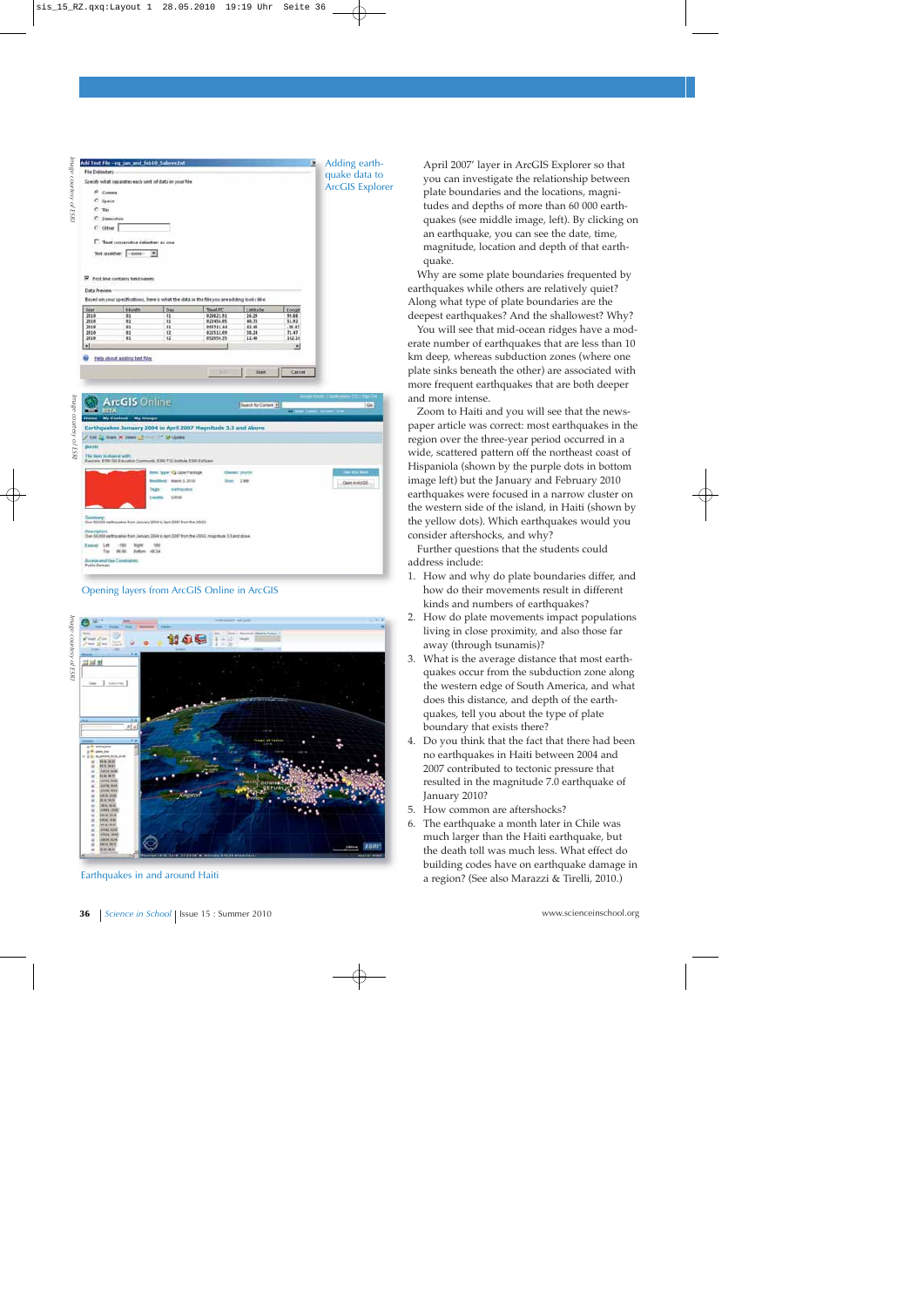## **Teaching activities**

## **Analysing world climate with GIS**

Another GIS investigation for the classroom would be to analyse world climates.

- 1. Download the free GIS software ArcExplorer Java Edition for Education<sup>w2</sup> (for Windows or Mac).
- 2. Open the worldclimate\_hd project to view data layers that include vegetation, maximum and minimum temperature for July, maximum and minimum temperatures for January, mean precipitation, elevation, countries and a 30 degree latitudelongitude grid (see image right).
- 3. Click on the country layer and use the menu that appears to label the countries.

Why is the pattern of maximum temperatures for January different from that for July? From the map, can you see at what time of year it is summer in the northern hemisphere and when it is summer in the southern hemisphere? What influence does latitude have on temperature?

What is the difference between the minimum and maximum temperatures for July? Do any regions of the world experience daily temperature swings of more than 20°C? Where are these regions? What is the effect of the ocean on daily temperature swings and on the maximum temperatures around the world?

4. Turn on the elevation map layer (see image right).

What effect does elevation have on temperature? Is elevation as important as latitude as a determinant of temperature? 5. Next, examine the vegetation map

layer (see image right).

What primary vegetation types cover Gabon, Oman and Japan? How is climate linked to vegetation? What is the predominant vegetation in regions that are more than 2000 m in elevation? Move your mouse until it rests on the Equator, and describe how the vegetation changes as you move across South America, Africa and south-east Asia along the Equator. How does vegetation and climate change as you move north

*Images courtesy of ESRI*



Worldclimate\_hd project



Elevation map layer



Vegetation map layer